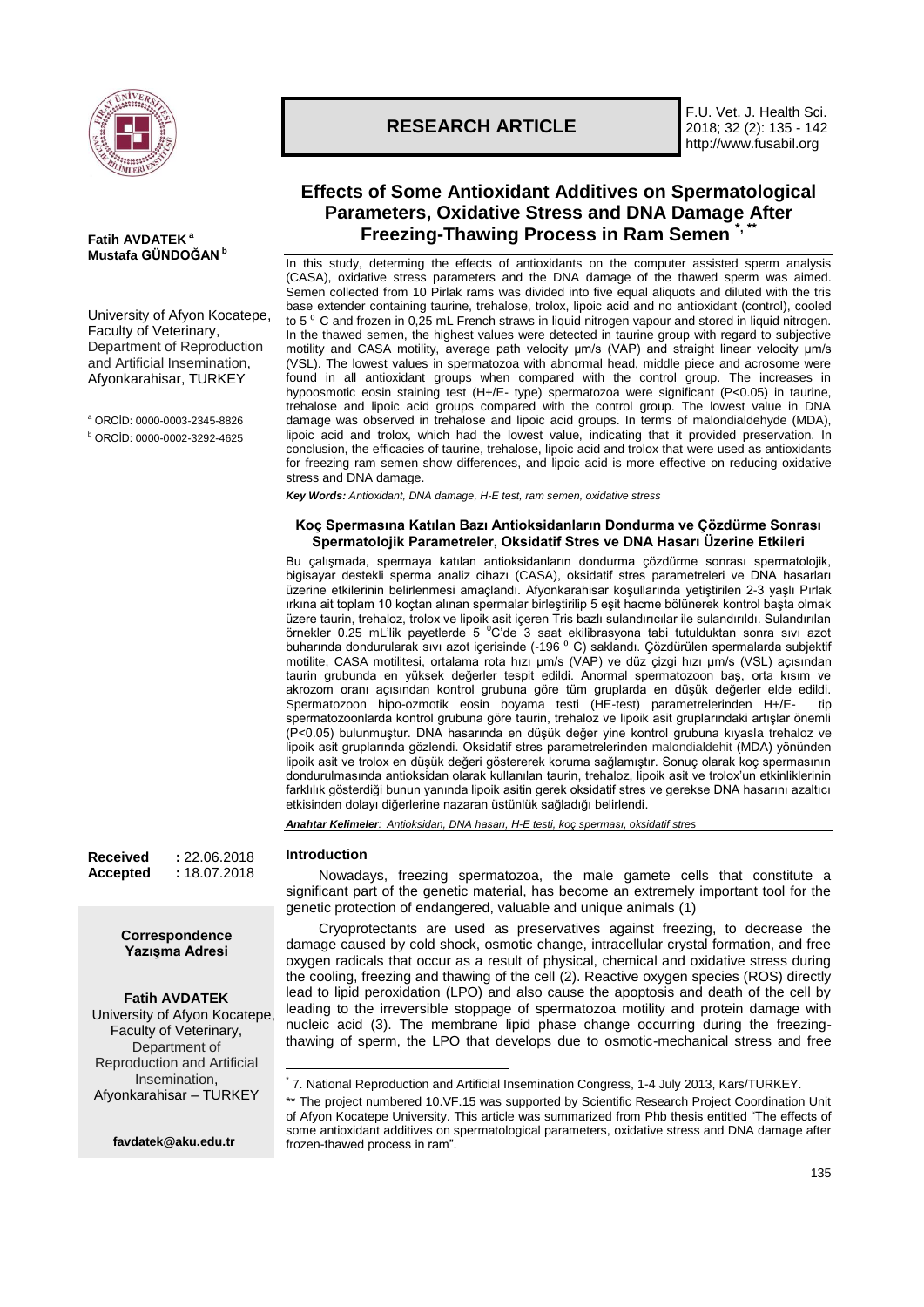oxygen in the medium, denaturation in membrane proteins, structural deformation in cell organelles, fragmentations in DNA, the addition of cellular lysis antioxidants, and improve spermatozoon functions after thawing (4).

The cells use antioxidants as a defence mechanism to resist the negative effects of ROS, and there needs to be a balance between these two events. Structural and functional disorder occurs in the cell, along with an increase in the amount of ROS due to the disruption of balance between ROS and antioxidants, which is called oxidative stress or damage (5). It is reported that some antioxidants added to sperm diluents minimize the oxidative damage caused by LPO occurring in the medium during short- and long-term preservation, protect viability, and improve the quality and function of spermatozoa (4).

When taurine, which is a sulphonic amino acid, is exposed to the aerobic conditions and the freezingthawing of spermatozoa, it plays an important role in preservation by acting as a non-enzymatic scavenger against ROS (6). Taurine exhibits its effects by being involved in the motility, capacitation and osmoregulation of spermatozoa, and the antioxidant mechanism (7). It is known that trehalose reduces the release of ROS, which can penetrate into the spermatozoon plasma membrane and provide the surface width of membrane phospholipids by forming hydrogen bonds with polar head groups during freezing and thawing, and the consumption of reduced glutathione (GSH) in spermatozoon and sperm plasma. Also, trehalose has a scavenging effect via trapping free radicals and alleviating GSH consumption by the enzymatic antioxidant defences. In this way, a decrease of GSH oxidation and LPO might be a consequence of reduced ROS levels. It also ensures protection against cold shock by acting as an osmotic buffer between the cell and the medium (8). α-tocopherol, which is fat-soluble and the most important chain-breaking antioxidant in the cell membrane, decrease LPO by increasing the motility and viability of spermatozoa. Vitamin E has a protective characteristic against oxidative stress and delays the cell death. Vitamin E, as a reducing agent, has the effect of inhibiting the functions of ROS in the cell (9). The most important duty of α-tocopherol, which is a very potent antioxidant, is to protect the unsaturated fatty acids in the membrane lipids against the attacks of free oxygen species (Rice 10). Alpha lipoic acid (ALA) is a disulphide compound and is present in mitochondria as a coenzyme for pyruvate dehydrogenase and αketoglutarate dehydrogenase. The addition of this agent exogenously increases the level of free ALA, which ensures a decrease in oxidative stress, both in vivo and in vitro, and enables it to function as a potent antioxidant. ALA is an antioxidant that is both water- and fat-soluble, that decreases free radicals, including LPO, in the cell membrane and is as effective as mitochondria-derived free radical scavengers (11).

This study aims to contribute to the development of the existing freezing method by determining the effects of different antioxidants added to sperm diluents on subjective spermatological as well as objective

spermatological by assessing Computer Assisted Semen Analysis (CASA) parameters, oxidative stress and DNA damage after freezing-thawing, along with the effectiveness of antioxidants in minimizing the damages that may occur after thawing.

#### **Material and Method**

# **Semen Collection, Processing, Extending, Freezing and Thawing**

Ten 2-3-year-old Pirlak (Daglic x Kivircik) rams raised at Afyon Kocatepe University Animal Husbandry Application and Research Center were used in this study. The study's experimental design was approved by the Animal Care and Ethics Committee Afyon Kocatepe University Veterinary Medicine Faculty in terms of ethics, with the authorisation number B.30.2.AKÜ.0.9Z. 00.00/10. The semen was collected using an artificial vagina from ten rams. Semen was collected from each ram regularly twice a week during the breeding season (autumn to early winter) and this process was repeated twenty four times (24 replication). Ejaculates which met the following criteria were evaluated: volume of 0.5–2 mL; minimum sperm concentration of 3x10<sup>9</sup> sperm/mL; motility of 80%. In the study, Tris (Tris 3.63 g/100 mL, citric acid 1.99 g/100 mL, fructose 0.5 g/100 mL, egg yolk 15% (v/v), glycerol 5% (v/v), pH 6.8, osmolality 307 mOsm/kg) was used as a diluents at 37 °C, and then 5 different groups were formed by adding 100 mM Trehalose, 50 mM Taurine, 1 mM Trolox and 1 mM Lipoic acid and without adding any antioxidant (control). The semen samples that were taken into separate tubes were pooled in a tube and divided into 5 equal aliquots. The semen samples were diluted with the pre-prepared diluents containing different antioxidants with 5% glycerol by being dosed as  $5x10^8$  sperm/mL. Following the dilution process, the samples were loaded into 0.25 ml straws and equilibrated at 5 °C for 3 hours, and then they were frozen in nitrogen vapour 4 cm above the liquid nitrogen, for 15 minutes and plunged into liquid nitrogen (-196 °C) until in vitro evaluation. After the straws were stored for one year, they were separately thawed in a water bath at 37 °C for 25 seconds for a microscopic evaluation.

# **Semen Evaluation**

**Evaluation of Subjective and CASA Motilities:**  For the subjective motility determination, 5 µL drop of semen was placed on the heated stage of a phasecontrast microscope set at 37 °C with a 2.9% solution of sodium citrate buffer ( $Nah_2PO_4.H_2O$ ) on a microscope slide, and the coverslip was covered with  $45^\circ$  angle. The subjective motility assessments were performed in at least five microscopic fields (400 magnification) for the determination of total motility and was recorded as a percentage (%). CASA (Version 12 IVOS, Hamilton-Thorne Biosciences, Beverly, MA, USA) was used in the evaluation of the objective motility and movements of spermatozoa. Before starting the evaluation, CASA phase contrast was set at 60 Hz frame rate, minimum contrast -70, small and large static size entries -0.64.32, small and large density entries -0.20–1.92, small and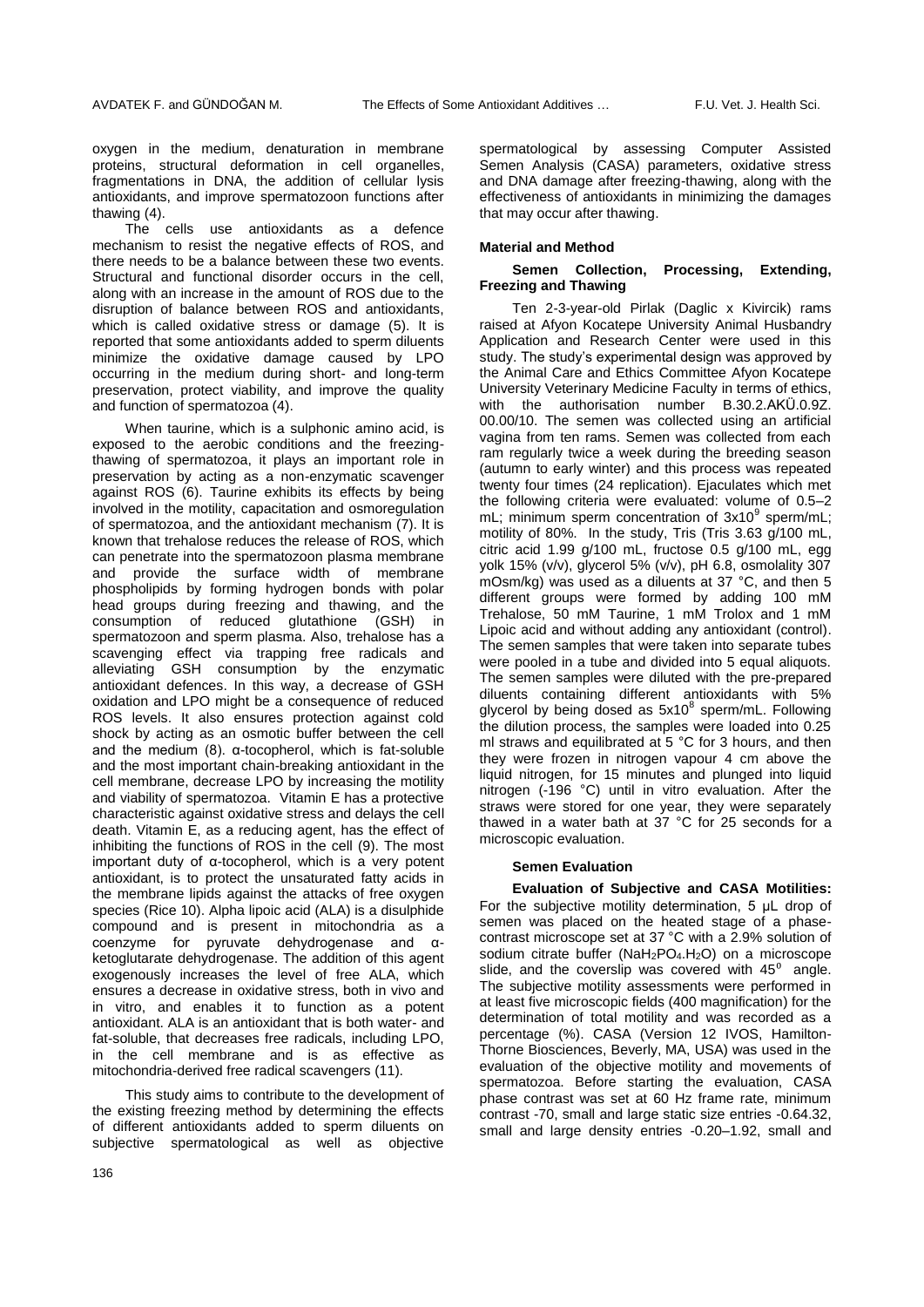large extension entries 7–91, default cell size -10 pixels and default cell density-80. The thawed semen was immediately evaluated by being diluted with glycerol and egg yolk-free buffer tris diluent (5 μL semen + 95 μL diluent). 4 μL of the diluted semen sample was put on a preheated compartment microscope slide (Leja 4, Leja Products, Luzernestraat B.V., Holland), and the motilities and movement characteristics of spermatozoon were determined at 37 °C under 200 magnification. The values of total motility (%), progressive motility (%), VAP (average path velocity, µm/s), VSL (straight linear velocity, µm/s), VCL (curvilinear velocity, µm/s) and ALH (lateral head displacement, µm amplitude), BCF [beatcross frequency rhythm Hertz (Hz)] were recorded as motility and movement characteristics. For each evaluation, at least 300 cells were examined in 10 microscopic fields.

**Assessment of Sperm Abnormality and Acrosome Integrity:** Abnormal spermatozoon and acrosome ratios in sperm samples were determined by the liquid fixation method (12).

**Assessment of Sperm Plasma Membrane Integrity:** The HE-test, which is called the Hypo-osmotic Eosin staining test in which the dead-living spermatozoon ratio and hypo-osmotic swelling test are applied together, was used in sperm samples (13).

**Biochemical Assay:** For the purpose of evaluating the oxidative stress parameters at the end of thawing, the spermatozoa were washed 3 times with phosphate buffered saline (PBS) by being centrifuged at 800 g for 20 minutes with refrigerated centrifuge to separate them from the diluent, and then the supernatant was made up to 0.5 mL with PBS. For homogenization, the samples were taken to falcon tubes in ice, and the sonication process was repeated 6 times by keeping them in the ice for 30 seconds after a 10 second-sonication process. For the lipid peroxidation analysis, 120 µL homogenate was taken and 10 µL 0.5 mM BHT (butyl hydroxy toluene) (B1378 BHT, Sigma-Aldrich Co., St. Louis, USA) was added and mixed. All homogenates were stored at -20 °C until GSH, glutathione (GSH), glutathione peroxidase (GSH-Px**)**, catalase (CAT) and superoxide dismutase (SOD) analyses were performed.

**Determination of MDA, GSH, SOD, CAT and GSH-Px Levels:** The circulating MDA concentration an index of lipid peroxidation was measured by the double heating method of Draper and Hardley (14). The GSH concentration was measured using the method described by Sedlak and Lindsay (15). SOD activity was determined using commercial kit by Sigma-Aldrich Fluka FL19160 (Chemical Co. USA) by spectrophotometry. CAT activity was determined using commercial kit by Sigma–Aldrich CAT 100 (Chemical Co. USA) by colorimetric. GSH-Px activity was determined using commercial kit by Sigma-Aldrich CGP1 (Chemical Co. USA) by spectrophotometry.

**Assessment of Sperm DNA Damage:** Sperm DNA damage was investigated using the single cell gel electrophoresis (comet) assay, which is generally performed under high alkaline conditions (pH≥13). The evaluation was performed by the visual scoring method.

DNAs with no damage were scored as 0, and the damaged DNAs were scored from 1 to 4 according to the degree of damage. The results were evaluated as arbitrary unit (AU) (13).

**Statistical Analysis:** The study was repeated twenty four times. Parameters were normally distributed according to the Shapiro–Wilk normality test. Homogeneities of variance with Levene's test groups were compared using the SPSS/PC computer programme (Version 13.0; SPSS/PC, Chicago, IL). The results were expressed as mean±SEM. Means were analyzed using a one-way analysis of variance, followed by Duncan's post hoc test to determine significant differences in all the parameters between the groups. Differences with values of P<0.05 were considered to be statistically significant.

# **Results**

**Spermatological Parameters After Freezing-Thawing:** The findings related to subjective motility and CASA parameters that were obtained after thawing are presented in Figure 1. Accordingly, it was observed that the group containing taurine achieved a significant advantage (P<0.05) in terms of subjective motility compared to the control and other groups. In terms of the CASA motility, a decrease in the group containing Trolox was found to be significant (P<0.05) compared to the control group. In terms of BCF, a decrease in the group containing lipoic acid was found to be significant (P<0.05) compared to the control group.

**Abnormal Spermatozoon Rates After Freezing-Thawing:** The findings related to abnormal spermatozoon and acrosome obtained in this study are presented in Table 1. Accordingly, it was determined that the decrease in the groups containing trehalose and Trolox was significant (P<0.05) in terms of head abnormalities compared to the control group. Moreover, in terms of the mid-piece part the decrease in all groups containing antioxidants was significant (P<0.05) compared to the control group. Nevertheless, the decrease in all groups containing antioxidants was found to be significant (P<0.05) in terms of the abnormal acrosome ratio compared to the control group.

**HE-Test Parameters After Freezing-Thawing:** The findings obtained as a result of the HE-test are presented in Figure 2. Upon assessing the modified HOS Test, it was determined that the increase in the groups containing taurine, trehalose and lipoic acid was significant (P<0.05) in terms of the H+/E- ratio compared to the control group, the increase in the taurine group was significant (P<0.05) in terms of the H-/E- ratio compared to the control group, and the decrease in all groups containing antioxidants was significant (P<0.05) in terms of the H-/E+ ratio compared to the control group.

**DNA Damage After Freezing-Thawing:** The findings obtained in relation to DNA damage in this study and the variations of the groups are presented in Figure 3. Accordingly, the decreases in the groups containing trehalose and lipoic acid were found to be statistically significant (P<0.05) compared to the control group.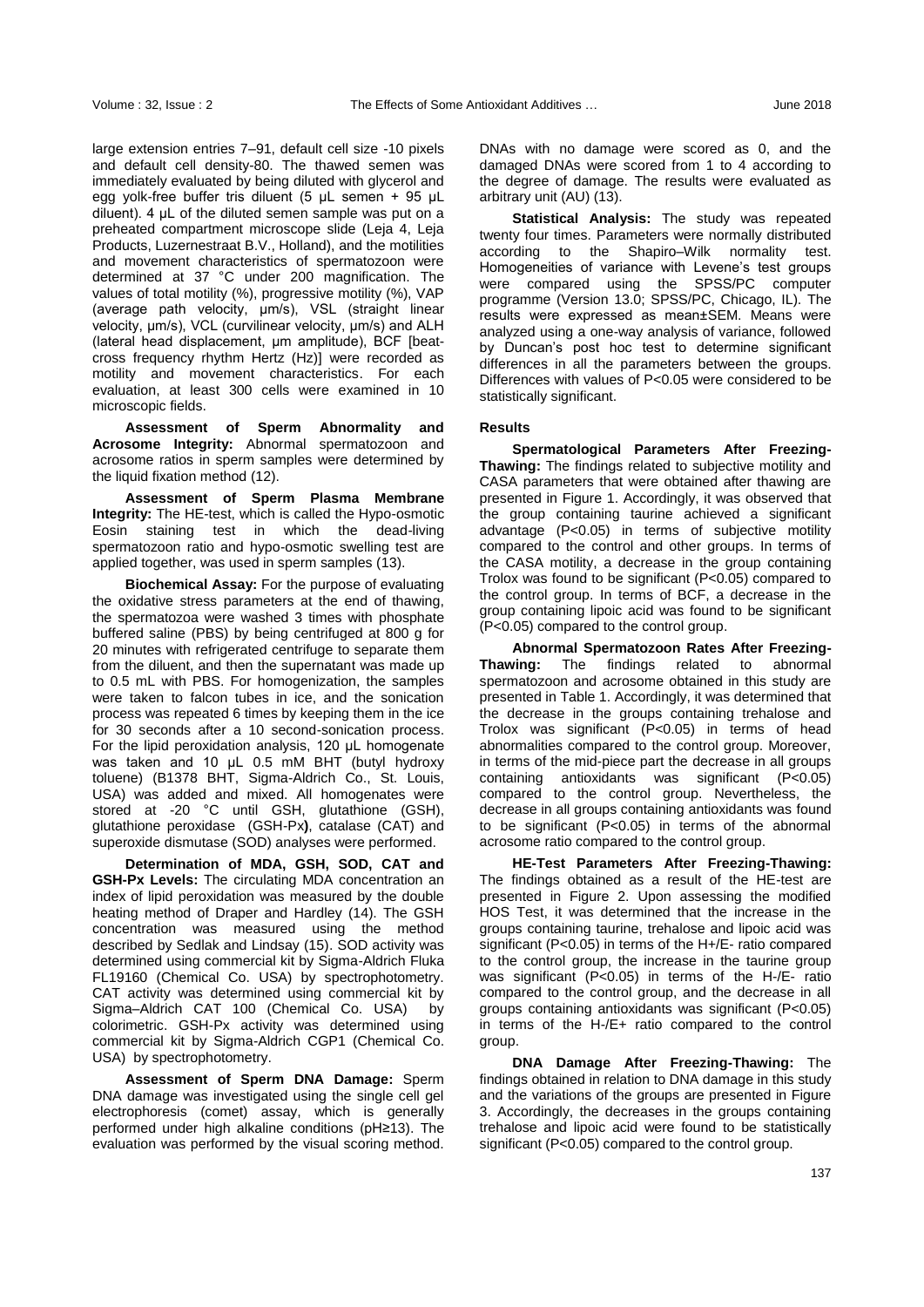**Oxidative Stress Parameters After Freezing-Thawing:** The findings related to oxidative stress parameters are presented in Table 2. In comparison with the control group, the decreases in the group containing lipoic acid and Trolox in terms of spermatozoon MDA

levels, in the group containing taurine, trehalose and Trolox in terms of CAT activity, and in the group containing trehalose, lipoic acid and Trolox in terms of GSH values were found to be statistically significant (P<0.05).



( X ±SEM, n:24). a-c: Different letters are significant between control and antioxidant groups (P<0.05). SUB MOT.: Subjective motility, CASA MOT.: Casa total motility, PROG. MOT.: CASA progressive motility, VAP: Average path velocity, µm/s, VSL: Straight linear velocity, µm/s, VCL: Curvilinear velocity, µm/s, ALH: Lateral head displacement, µm amplitude, BCF: Beat-cross frequency rhythm Hertz (Hz).

**Table 1.** Abnormal spermatozoon rates after freezing-thawing (X ± SEM, n: 24)

|               |                             | ີ                           |                        |                             |  |
|---------------|-----------------------------|-----------------------------|------------------------|-----------------------------|--|
| <b>Groups</b> | Head<br>(%)                 | <b>Mid-Piece</b><br>(%)     | Tail<br>(%)            | <b>Acrosome</b><br>(%)      |  |
| Control       | $1.2 \pm 0.21$ <sup>a</sup> | $1.2 \pm 0.21$ <sup>a</sup> | $8.7 \pm 0.54^{\circ}$ | $13.3 \pm 0.70^a$           |  |
| Taurine       | $0.8 \pm 0.15^{ab}$         | $0.2 \pm 0.08^b$            | $9.2 \pm 0.40^b$       | $10.7 \pm 0.51^{\circ}$     |  |
| Trehalose     | $0.5 \pm 0.07^b$            | $0.1 \pm 0.04^b$            | $13.1 \pm 0.48^a$      | $5.2 \pm 0.26$ <sup>d</sup> |  |
| Lipoic Acid   | $1.0 \pm 0.12^{ab}$         | $0.2 \pm 0.07^b$            | $9.7 \pm 0.38^b$       | $7.1 \pm 0.41^{\circ}$      |  |
| Trolox        | $0.4 \pm 0.08^b$            | $0.1 \pm 0.04^b$            | $10.1 \pm 0.39^b$      | $3.6 \pm 0.21$ <sup>d</sup> |  |
| P             | 0.006                       | 0.002                       | 0.000                  | 0.000                       |  |
|               |                             |                             |                        |                             |  |

Values (Mean ± S.E.M.) with different superscripts (a and d) within the same column showed significant differences (P<0.05).

**Table 2.** Oxidative stress parameters after freezing-thawing ( $X \pm$  SEM, n: 24)

| <b>Groups</b> | <b>MDA</b><br>(nmol/mL)     | <b>SOD</b><br>$(10^9$ cells/mL) | <b>CAT</b><br>$(\mu \text{mol/min/mL})$ | <b>GSH</b><br>(mg/dL)       | GSH-Px<br>(nmol/min/mL) |  |  |  |
|---------------|-----------------------------|---------------------------------|-----------------------------------------|-----------------------------|-------------------------|--|--|--|
| Control       | $5.4 \pm 0.33^{\circ}$      | $30.3 \pm 2.29$                 | $17.4 \pm 0.80^a$                       | $6.1 \pm 0.41$ <sup>a</sup> | $0.9 \pm 0.08$          |  |  |  |
| Taurine       | $4.9 \pm 0.41^{ab}$         | $33.7 \pm 1.78$                 | $14.4 \pm 0.52^b$                       | $6.2 \pm 0.68^a$            | $0.9 \pm 0.06$          |  |  |  |
| Trehalose     | $6.0 \pm 0.71$ <sup>a</sup> | $38.9 \pm 3.00$                 | $9.3 \pm 0.58$ <sup>c</sup>             | $4.1 \pm 0.32^b$            | $0.8 \pm 0.07$          |  |  |  |
| Lipoic Acid   | $3.7 \pm 0.21^b$            | $31.1 \pm 2.40$                 | $18.1 \pm 1.02^a$                       | $3.5 \pm 0.24^b$            | $0.8 \pm 0.01$          |  |  |  |
| Trolox        | $3.6 \pm 0.24^b$            | $29.9 \pm 1.91$                 | $9.2 \pm 0.39^{\circ}$                  | $3.5 \pm 0.22^b$            | $0.8 \pm 0.03$          |  |  |  |
| P             | 0.000                       | 0.040                           | 0.000                                   | 0.000                       | 0.851                   |  |  |  |

Values (Mean ± S.E.M.) with different superscripts (a and c) within the same column showed significant differences (P<0.05).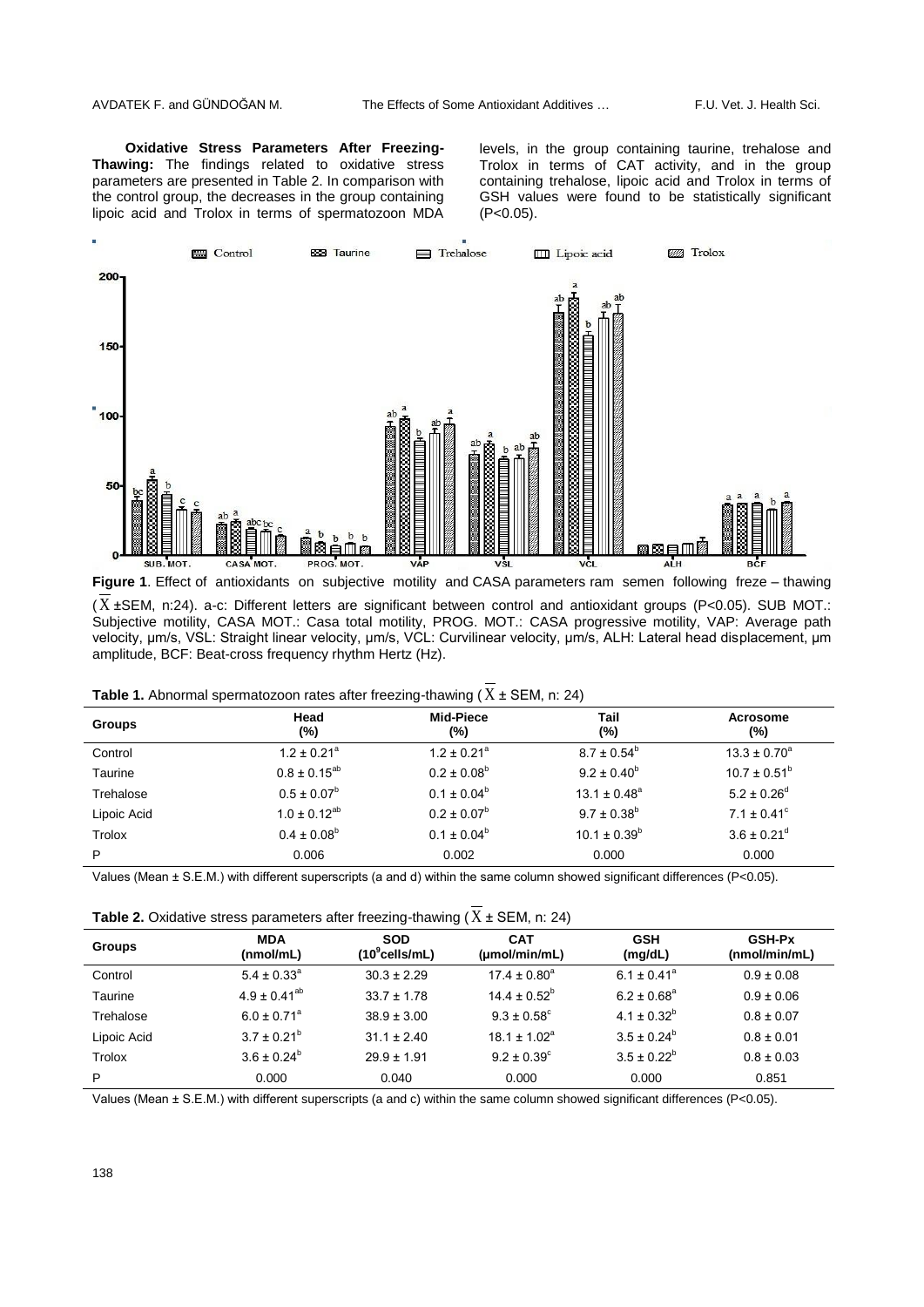

**Figure 2.** Effect of antioxidants on viability and hypoosmotic swelling test response ram semen following freze-thawing ( X ± SEM, n:24). Values (Mean ± S.E.M.) with different superscripts (a and c) within the same column showed significant differences (P<0.05). H+/E-: tail swollen and head white; H-/E-: tail nonswollen and head white; H+/E+: tail swollen and head red; H-/E+: tail nonswollen and head red.



**Figure 3.** Effect of antioxidants on DNA damageram semen following freze-thawing ( $X \pm$  SEM, n:24). Values (Mean  $\pm$ S.E.M.) with different superscripts (a and c) within the same column showed significant differences (P<0.05).

# **Discussion**

The most important factor that leads to infertility during the preservation of sperm is the peroxidation of spermatozoon membrane lipids. Free radicals such as superoxide radical, hydrogen peroxide and hydroxyl radical react with cell membranes and cause oxidative damage (16). The disruption of membrane integrity also leads to the permeability of the cell to electrolytes. The inclusion of calcium and partial sodium ions into the cell destroys the energy generation mechanism of the cell

and causes adenosine triphosphate (ATP) to decrease. An intracellular calcium increase causes proteins and fats to be damaged by activating proteases and lipases. Furthermore, ROS also cause damage to DNA, which results in cell death (17). For this reason, during the freezing of ram semen, antioxidant substances are added to semen diluents because it is thought that it may have positive effects on spermatological parameters after thawing.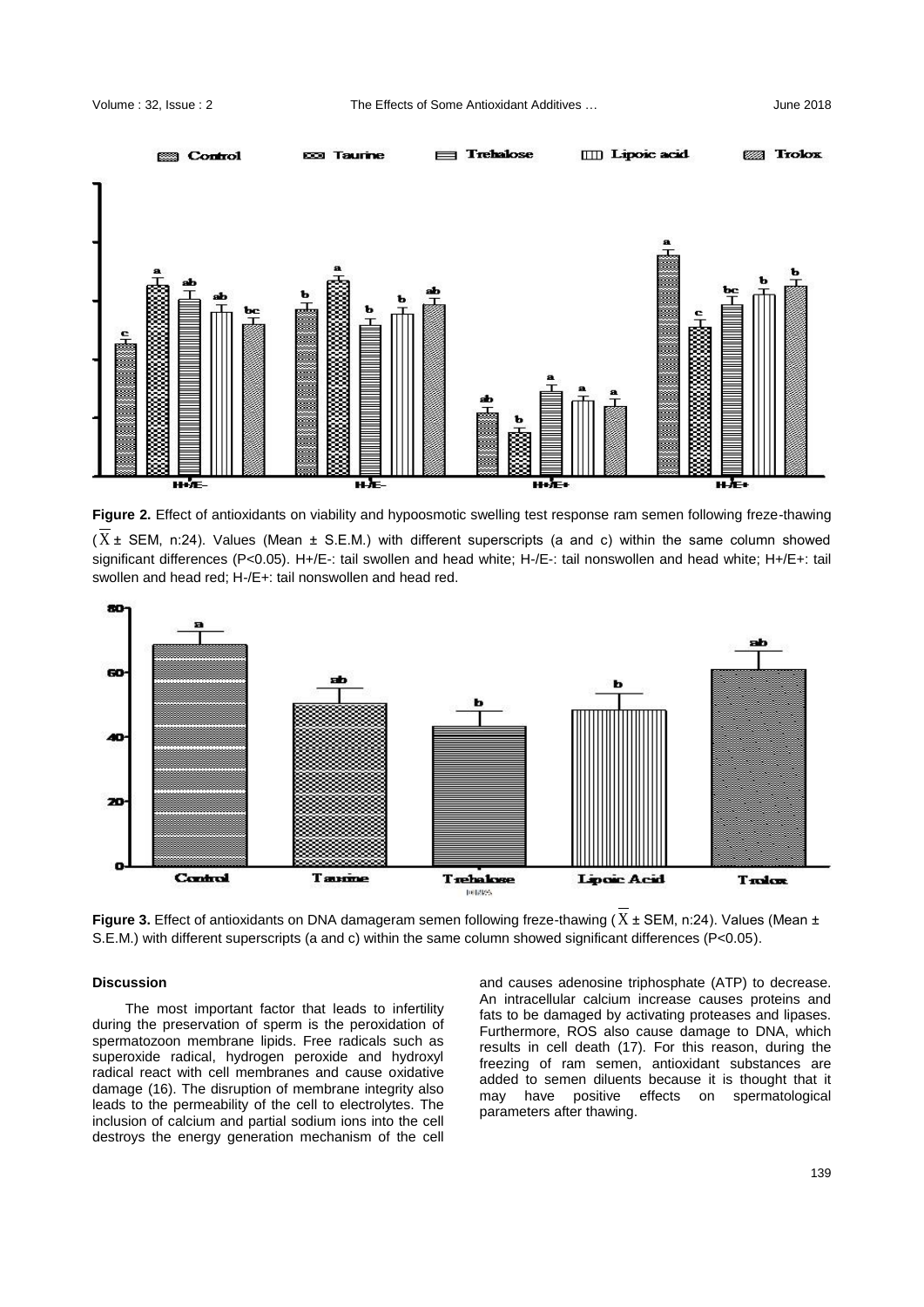The number of motile spermatozoa is accepted to be an important parameter for fertility (18). Another factor ensuring that the motility in spermatozoa occurs properly is cyclic adenosine monophosphate (cAMP). The increase in cAMP concentration increases the protein kinase activation, so the axoneme protein becomes phosphorylated and causes an increase in the motility of spermatozoon and hyper activation (19). In this study, it was observed that the group containing taurine achieved a significant advantage (P<0.05) in terms of subjective motility after thawing compared to both the control and the other groups. The following research studies have different motility results than those obtained from the antioxidant groups in this study: the motility ratio that Başpınar et al. (20) obtained from the group containing alpha lipoic acid 1 mM of which was added to a tris-based Merino ram semen diluent; the motility ratio that Bucak et al. (21) obtained from 100 mM trehalose added to a ram semen diluent after thawing; the motility ratio that Anghel et al. (22) obtained from the group containing 1 mM vitamin E which was added to a ram semen diluent. The CASA that resulted from the need for an objective, accurate, reliable and repeatable spermatozoon analysis is commonly used for this purpose. The CASA system was developed to monitor the movements of spermatozoa under a photographic microscope many times (23). The fact that some of the values reported in relation to CASA parameters in this study paralleled those from other studies (24, 25) indicates that results across studies may be consistent. Furthermore, they are higher than the findings of some researchers (26, 27). It is thought that the differences observed in subjective motility and CASA parameters after thawing may be caused by the diluents used in the freezing process, the amounts and ratios of the components contained in the diluents, the changes in thawing time and temperature and the installation and software settings of the device on which the analysis was performed.

The morphological examination of the spermatozoon is important in terms of the abnormal spermatozoa having a low fertilization capacity and some hereditary disorders. There is a close relationship between the localization, variety and quantity of morphological disorders and fertility. In morphological examinations, the acrosome has a particular importance since it plays a critical role in fertilization (18). In the present study, while the findings obtained with regard to the abnormal spermatozoon ratio were found to be lower than the values of some researchers (21, 22), it was determined that the values obtained with regard to the acrosome ratio were close to the values reported by Uysal et al. (28) The differences observed in the abnormal spermatozoon and acrosome ratios obtained after the thawing process could be due to genotypic changes in rams, as well as factors such as breed, season and semen collection method.

Membrane integrity is of vital importance not only for spermatozoa metabolism but also for capacitation, acrosome reaction and the realization of the adsorption of sperm to the oocyte surface. For this reason, the HE- test, in which the osmotic tolerance and dead-living examination are combined, is one of the potential sperm function tests used in estimating fertility in humans and other mammals (29). According to the findings of the HOS test and the modified HE-test in which the deadliving spermatozoon ratio was determined in the study, the increases in the taurine, trehalose and lipoic acid groups were found to be statistically significant (P<0.05) in terms of the H+/E- value compared to the control group. This is the first study that evaluates the combination of osmotic tolerance and dead-living examination in cryopreserved ram semen.

Nowadays, the determination of spermatological characteristics, as well as spermatozoon DNA damage, is important for the estimation of male fertility and the sustainability of herd fertility. The comet assay has become a simple, versatile, fast, visual, sensitive and widespread test in which the cells can be evaluated individually (30). Since increased DNA damage is<br>associated with infertility, defective embryonic associated with infertility, defective embryonic development, implantation defects, and recurrent abortions, the determination of DNA damage at different levels between the spermatozoa of fertile and infertile males brings the usability of spermatozoon DNA damage as a marker in the evaluation of male fertility potential to the forefront. In particular, the high level of DNA damage in human spermatozoa is associated with infertility (31). The fact that DNA damage obtained from the control and antioxidant groups after thawing parallels the values of other researchers (32, 33) indicates that this study is consistent with similar studies. Furthermore, DNA damage was found to be lower when compared to the studies of some researchers (34, 35) and higher when compared to others (36, 37). Factors, such as breed, semen collection method, the diluents used in the freezing process and the amounts and ratios of the components contained in the diluents, can be considered among the reasons for differences observed in DNA damage after thawing. Factors, such as the difference of antioxidants added to semen diluents and the difference of techniques used in the dilution and freezing of semen may also play a role.

SOD, CAT, and GSH-Px are biological enzymatic antioxidants found in large quantities in seminal plasma. These enzymatic antioxidants protect the motility against LPO by converting superoxide and peroxide radicals into oxygen and water. Moreover, MDA formed as a result of LPO shows the degree of the membrane damage of the spermatozoon (5). According to the findings obtained with regard to oxidative stress parameters in the study, differences were observed between the groups in terms of the relevant parameters. In particular, the decrease in the groups containing lipoic acid and trolox was found to be significant (P<0.05) in terms of MDA compared to the control group. The MDA data obtained in this study are consistent with some studies (20, 21). The highest value in terms of GSH was obtained in the control group and in the group containing taurine, and the differences between them and the other trehalose, lipoic acid and trolox groups were found to be statistically significant (P<0.05). The findings of the present study in terms of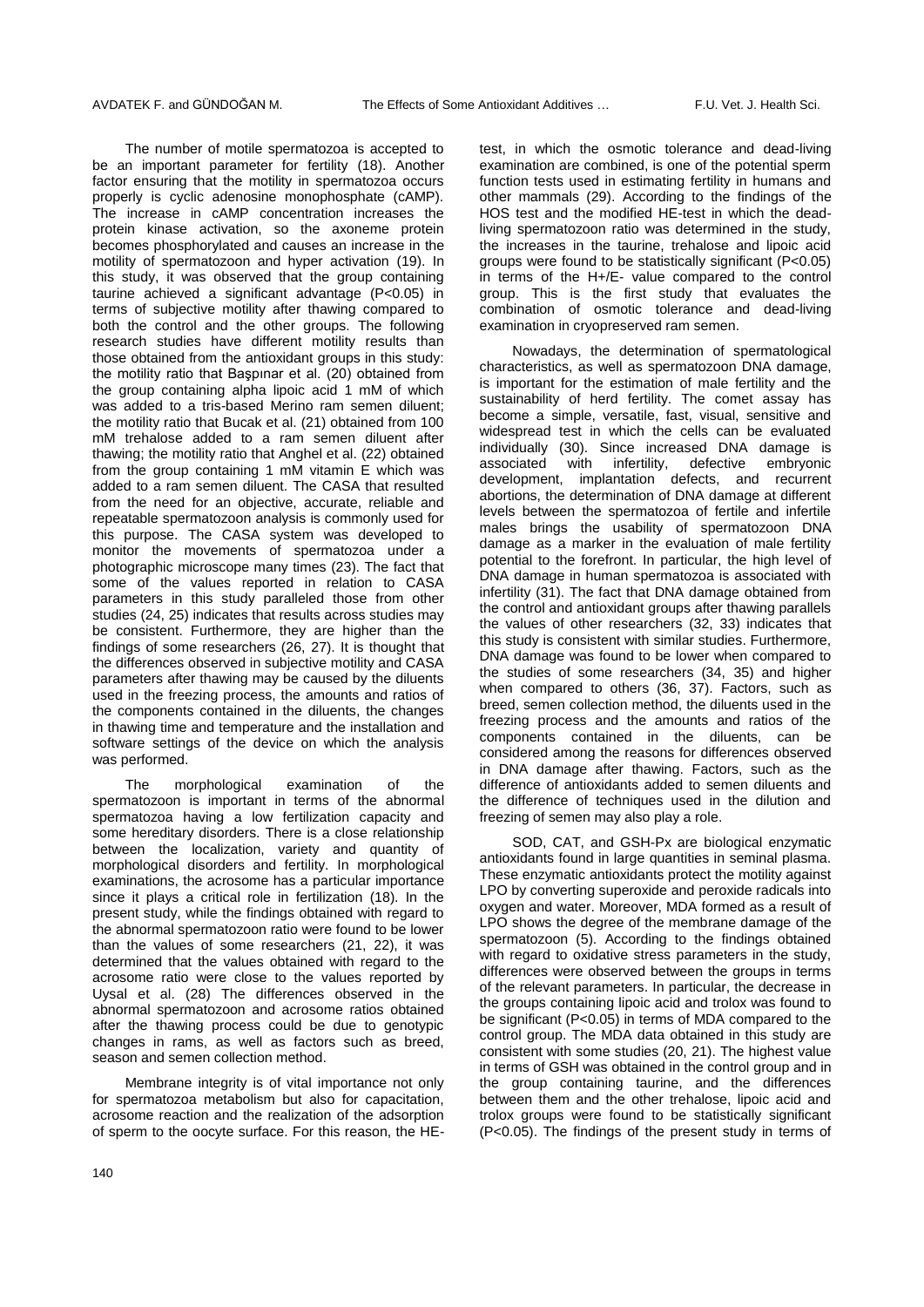GSH is parallel the findings of some researchers (20, 21). These differences in oxidative stress parameters may have resulted from the factors, such as the differences in the techniques used in the dilution and freezing of semen, and the method used for the analysis of the antioxidant and doses used.

#### **Reference**

- Bailey JL, Bilodeau JF. Cormeir semen cryopereservation in domestic animals: A damaging and capacitating phenomenon. J. of And 2000; 21: 1-7.
- 2. Oehninger S, Duru NK, Srisombut C, Morshedi M. Assessment of sperm cryodamage and strategies to ımprove outcome. Mol. Cell. Endocrinol 2000; 169: 3-10.
- Agarwal A, Prabakaran S, Allamaneni S. What an andrologist/urologist should know about free radicals and why. Urology 2006; 67: 2-8.
- Peris SI, Bilodeau JF, Dufour M, Bailey JL. Impact of cryopreservation and reactive oxygen species on DNA integrity, lipit peroxidation, and functional parameters in ram sperm. Mol Reprod Dev 2007; 74: 878-892.
- 5. Aitken J, Clarkson JS, Fishel S. Generation of reactive oxygen species, lipit peroxidation, and human sperm function. Biol. Reprod 1989; 41: 183-197.
- 6. Chen Y, Foote RH, Brockett CC. Effect of sucrose, trehalose, hypotaurine, taurine and blood serum on survival of frozen bull sperm. Crybiol 1993; 30: 423-431.
- Hua Li J, Qin Ling Y, Jing Fan J, Ping Zhang X, Cui S. Expression of cysteine sulfinate decarboxylase (CSD) in male reproductive organs of mice. Histochem Cell Biol 2006; 125: 607-613.
- 8. Aisen EG, Quıntana M, Medina V, Morello H, Venturino A. Ultramicroscopic and biochemical changes in ram spermatozoa cryopreserved with trehalose-based hypertonic extenders. Cryobiol 2005; 50: 239-249.
- 9. Akiyama M. In vivo scavenging effects of ethylcysteine on reactive oxygen species in human semen. Nippon Hinyokika Gakkai Zasshi 1999; 90: 421-428.
- 10. Rice D, Kennedy S. Vitamin E: Function and effects of deficiency. Br Vet J 1988; 144: 482-492.
- 11. Roy S, Packer L. Redox regulation of cell functions by alpha-lipoate: Biochemical and molecular aspects. Biofactors 1998; 8: 17-21.
- 12. Schafer S, Holzmann A. The use of transmigration and Spermac<sup>™</sup> stain to evaluate epididymal cat spermatozoa. Anim Reprod Sci 2000; 59: 201-211.
- 13. Gündoğan M, Yeni D, Avdatek F, Fidan AF. Influence of sperm concentration on the motility, morphology, membrane and DNA integrity along with oxidative stress parameters of ram sperm during liquid storage. Anim Reprod Sci 2010; 122: 200-207.
- 14. Draper HH, Hadley M. Malondialdehyde determination as index of lipid peroxidation. Methods Enzymol 1990; 186: 421-430.
- 15. Sedlak J, Lindsay RHC. Estimation of total, protein bound and nonprotein sulfhydryl groups in tissue with Ellmann's reagent. Anal Biochem 1968: 25; 192-205.
- 16. Geva E, Lessing JB, Lerner-Geva L, Amit A. Free radicals, antioxidants and human spermatozoa. Clinical Implications 1998; 13: 1422-1424.

As a result, it was concluded that taurine, trehalose, lipoic acid and trolox used as antioxidants in the freezing of ram semen had different effectiveness; moreover, the lipoic acid achieved an advantage compared to the others because of the oxidative stress and its DNA damage-reducing effect.

- 17. Lopes S, Jurısicova A, Sun J, Casper R. Reactive oxygen species: potential cause for DNA fragmentation in human spermatozoa. Hum Reprod 1998; 13: 896-900.
- 18. Hafez ESE. Semen evaluation. In: Hafez, ESE. (Editor). Reproduction in Farm Animals. 5th Edition, Philadelphia: Lea and Fabiger, 2000: 365-376.
- 19. Aitken J, Ryan AL, Baker MA, Mclaughlin EA. Redox activity associated with the maturation and capacitation of mammalian spermatozoa. Free Radic Biol Med 2004; 36: 994-1010.
- 20. Başpınar N, Çoyan K, Bucak MN, ve ark. Koç spermasının ekilibrasyon ve dondurma-çözdürme sonrası spermatolojik ve biyokimyasal parametreleri üzerine lipoik asitin etkisi. Eurasian J Vet Sci 2011; 27: 87-92.
- 21. Bucak MN, Atessahin A, Varisli O, et al. The influence of trehalose, taurine, cysteamine and hyaluronan on ram semen microscopic and oxidative stres parameters after freze-thawing process. Theriogenology 2007; 67: 1060- 1067.
- 22. Anghel A, Zamfirescu S, Coprean D, Sogorescu E. The effects of cystein, bovine serum albumin and vitamin e on the calitative parameters of frozen-thawed ram semen. Annals of RSCB 2010; 16: 26-32.
- 23. Avdatek F, Gündoğan M, Yeni D. Functional tests in semen quality determination. J. Anim Vet Adv 2010; 9: 862-871.
- 24. Marco-Jimenez F, Puchades S, Gadea J, Vicente JS, Viudes-De-Castro MP. Effect of semen collection method on pre- and post-thaw Guirra ram spermatozoa. Theriogenology 2005; 64: 1756-1765.
- 25. Maia MDS, Bicudo SD, Azevedo HC, et al. Motility and viability of ram sperm cryopreserved in a Tris-egg yolk extender supplemented with anti-oxidants. Small Rum Res 2009; 85: 85-90.
- 26. Joshi A, Bag S, Naqvi SMK, Sharma RC, Mittal JP. Effect of post-thawing incubation on sperm motility and acrosomal integrity of cryopreserved Garole ram semen. Small Rum Res 2005; 56: 231-238.
- 27. Moustacas VS, Zaffalon FG, Lagares MA, et al. Natural, but not lyophilized, low density lypoproteins were an acceptable alternative to egg yolk for cryopreservation of ram semen. Theriogenology 2011; 75: 300-307.
- 28. Uysal O, Bucak MN. Effects of oxidized glutathione, bovine serum albumin, cysteine and lycopene on the quality of frozen-thawed ram semen. Acta Vet Brno 2007; 76: 383-390.
- 29. Gündoğan M, Avdatek F, Yeni D. Effect of extenders on motility, morphology and osmotic resistance parameters of ram sperm during liquid storage. Revue Méd Vét 2011; 162: 546-551.
- 30. Olive PL, Banath JP. The Comet assay: A method to measure DNA damage in individual cells. Nature Protocols 2006; 1: 23-29.